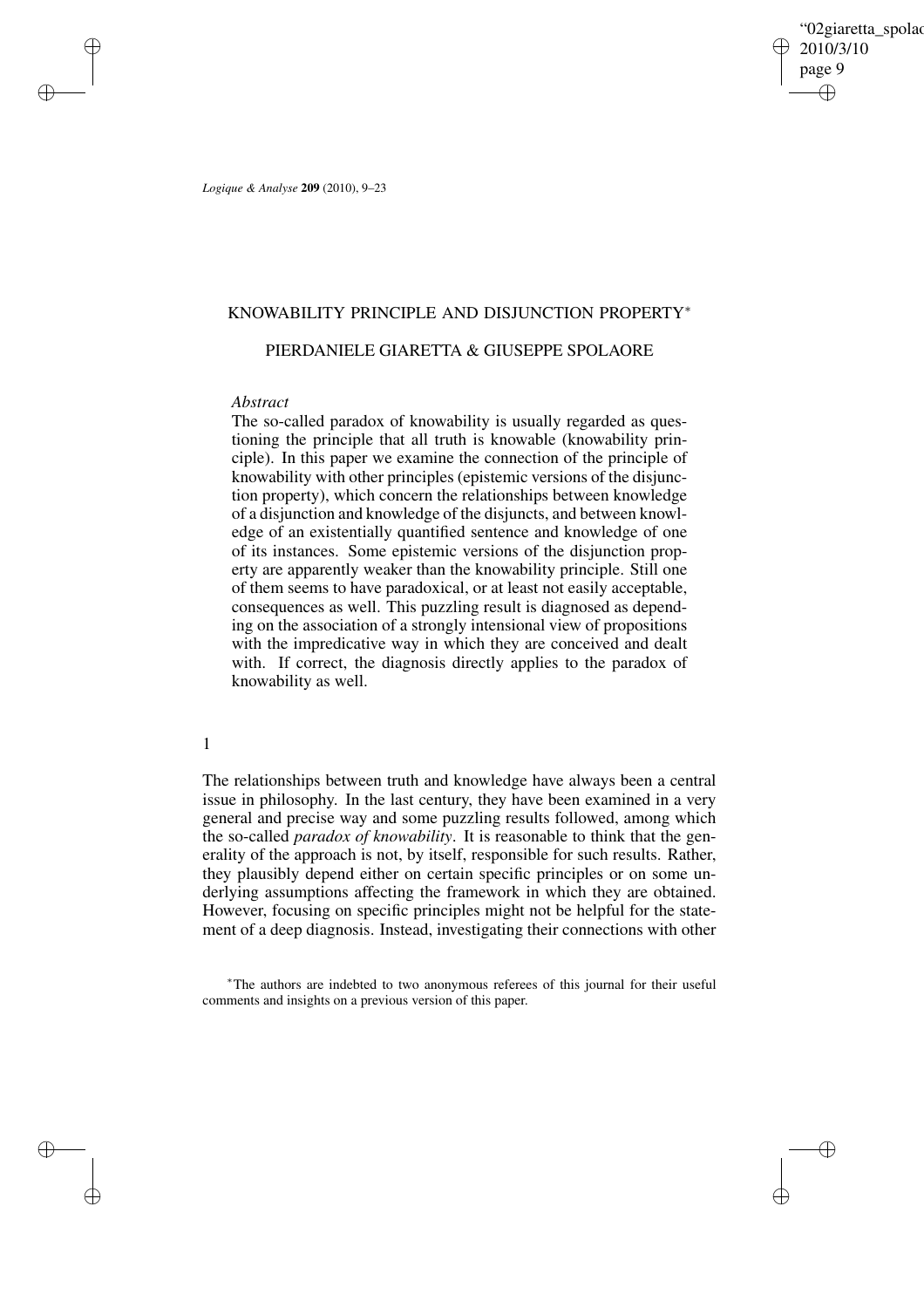✐

#### 10 PIERDANIELE GIARETTA & GIUSEPPE SPOLAORE

principles and with puzzles generated in a different way might suggest a different, perhaps better, way of understanding what went wrong.

The paradox of knowability is usually regarded as questioning the principle that all truth is knowable (knowability principle). Such a principle has interesting connections with the ideas that knowledge of a disjunction is related to knowledge of the disjuncts, and that knowledge of an existentially quantified sentence is related to knowledge of some of its instances (epistemic versions of the disjunction property).

This paper's first objective is to examine these connections by employing standard logical principles. Its second objective is to observe that if we have good reasons to hold that omniscience, or a weaker intuitionistic version of it, is not, and will not be, proved, then also an epistemic version of the disjunction property has paradoxical, or at least not easily acceptable, consequences. Since this epistemic version of the disjunction property is apparently weaker than the knowability principle, those puzzling consequences appear to be independent of the latter principle.

Arguably, they cannot depend on the reasonable assumptions that are made about what we factually (shall) know, or on the adoption of standard logical principles. According to a plausible diagnosis, they depend on both a strongly intensional view of propositions, and the impredicative way in which they are conceived and dealt with, which is implicit in the derivations customarily accepted in the literature.

2

In 1963 Frederic Fitch published a theorem, numbered as 1, which is now usually rewritten as:

(Fitch)  $\forall p \neg \Diamond K(p \land \neg Kp)$ 

where "K" is taken to mean *it is known at some time (past, present or future) that*. (Fitch) asserts that no proposition can be known to be an unknown truth. The proof of (Fitch) is well known. It is based on:

Dist  $K(\alpha \wedge \beta) \vdash K\alpha \wedge K\beta$ Fact  $\vdash K\alpha \to \alpha$ Nec If  $\vdash \alpha$ , then  $\vdash \Box \alpha$ ER  $\Box\neg\alpha \vdash \neg\Diamond\alpha$ and runs as follows:

✐

✐

✐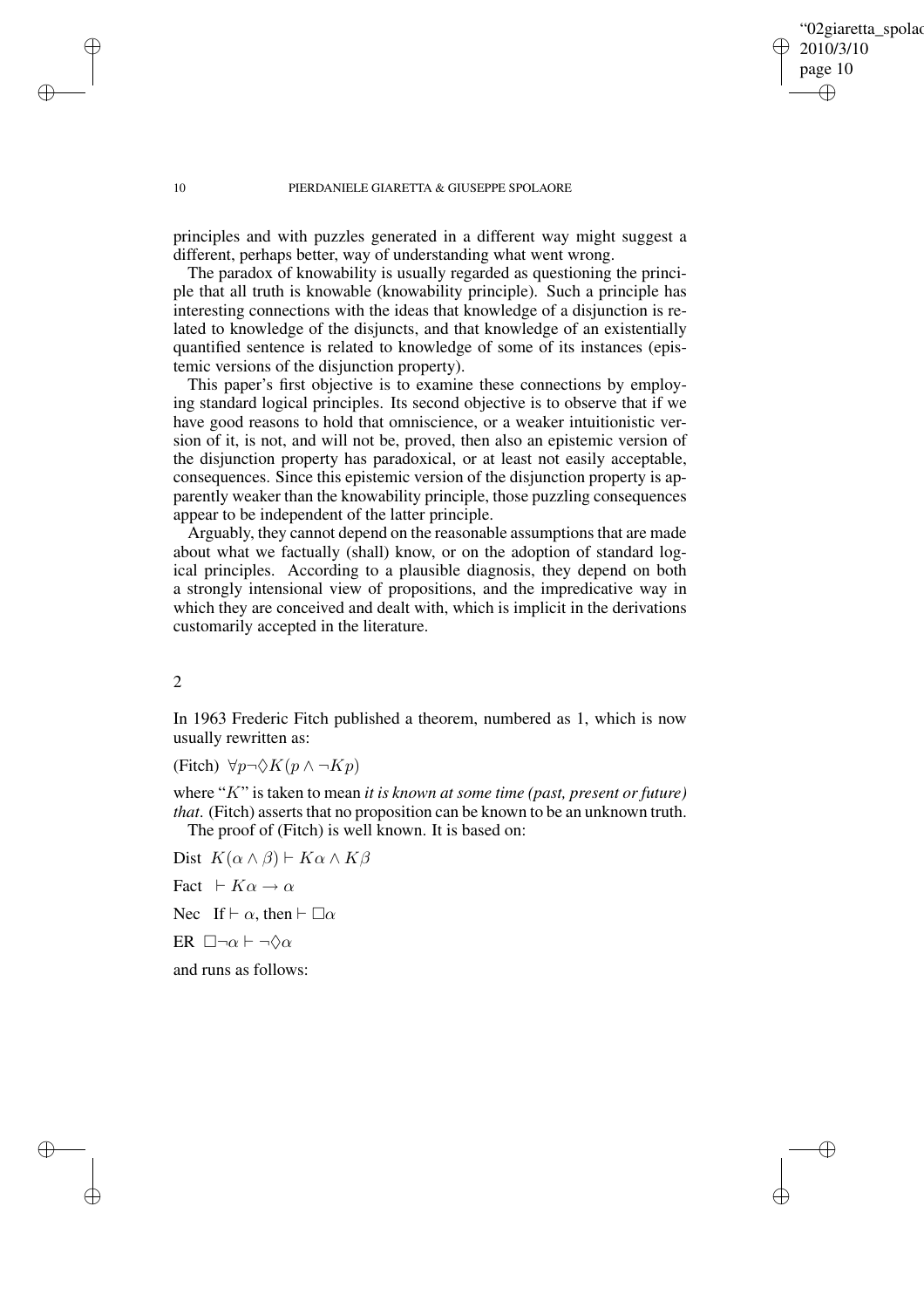# "02giaretta spolao 2010/3/10 page 11 ✐ ✐

✐

✐

#### KNOWABILITY PRINCIPLE AND DISJUNCTION PROPERTY 11

| 1) $K(p \wedge \neg Kp)$              | assumption                                         |
|---------------------------------------|----------------------------------------------------|
| 2) $Kp \wedge K\neg Kp$               | from $(1)$ by Dist                                 |
| 3) $Kp \wedge \neg Kp$                | from (2) by Fact and standard logic                |
| 4) $\neg K(p \wedge \neg Kp)$         | by $(1)$ – $(3)$ , by denying $(1)$ because of the |
|                                       | contradiction (3)                                  |
| 5) $\Box\neg K(p \land \neg Kp)$      | from $(4)$ by Nec                                  |
| 6) $\neg \Diamond K(p \land \neg Kp)$ | from $(5)$ by ER                                   |

The principle (Fitch) follows from line (6) by universal generalization. It has some puzzling consequences.

If it is taken as true that there are unknown truths, i.e.  $\exists p(p \land \neg Kp)$ , then the following principle of knowability:

 $(KP) \ \forall p(p \rightarrow \Diamond Kp)$ 

✐

✐

✐

✐

which claims that all truths are knowable, must be rejected, because its application to  $p \wedge \neg Kp$  contradicts (Fitch). This is essentially theorem 2 by Fitch (1963). Notice that the rejection of (KP) amounts to the assertion of  $\exists p(p \land \neg \Diamond Kp)$ . So we have what is essentially theorem 5 by Fitch (1963):

$$
\exists p(p \land \neg Kp) \vdash \exists p(p \land \neg \Diamond Kp)
$$

which looks implausible, if not paradoxical, because it appears that the existence of something true which, as a matter of fact, is unknown, entails, on the basis of purely logical reasons, the existence of something true that is necessarily unknown.

If, on the other hand, the knowability principle is accepted, then it must be denied that there are unknown truths. Denying that there are unknown truths amounts to saying that all truths are known, i.e.:

$$
(O) \ \forall p(p \to Kp)
$$

Thus, if all truths are knowable, then all truths are known, i.e.:

$$
\forall p(p \to \Diamond Kp) \vdash \forall p(p \to Kp)
$$

That too appears, and appeared, implausible, because it turns out, on the basis of purely logical reasons, that the possible knowledge of all truths implies the actual knowledge of all truths.

Most people think that it can be taken as factually true that there are unknown truths, because, as far as we know, it appears that, as a matter of fact, there are propositions p such that  $\neg Kp$  and  $\neg K\neg p$ . If the excluded middle  $p \vee \neg p$  is accepted, it follows that:

$$
\exists p(p \land \neg Kp)
$$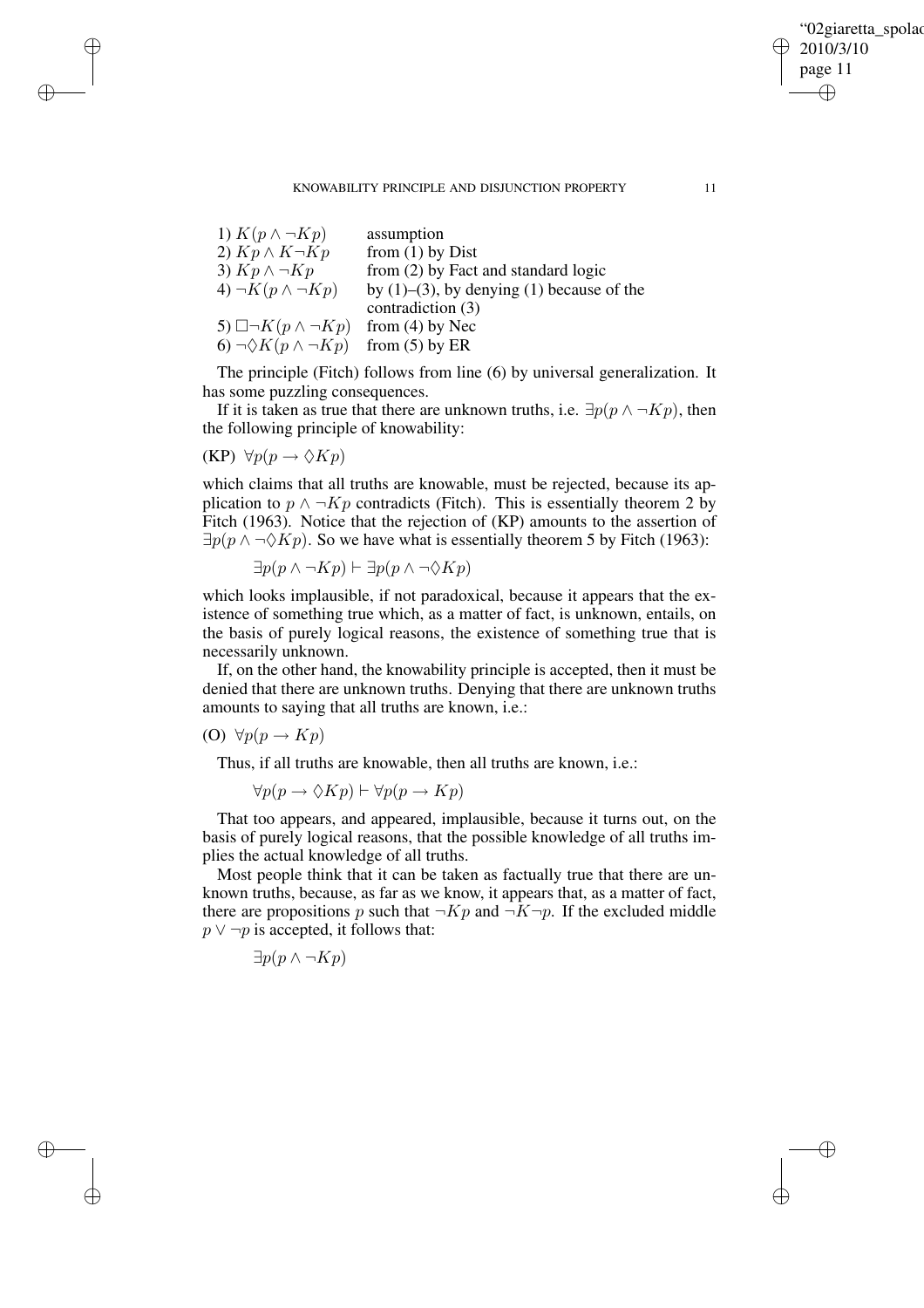✐

#### 12 PIERDANIELE GIARETTA & GIUSEPPE SPOLAORE

whose negation (O) is implied by (KP). So it seems that we have a factual falsification of (KP), which is a general philosophical principle about knowledge.

# 3

✐

✐

✐

✐

Several diagnoses of this puzzling result have been provided. In order to choose among them, or possibly to try a new one, it might be useful to see:

- 1. whether there are significant inferential relations among (O), (KP) and some other principles ruling — intuitively — the extent of (possible) knowledge;
- 2. whether there are principles weaker than (KP) that generate puzzling results.

Some principles, which appear quite natural to consider, relate the knowledge of a disjunction to the knowledge of its disjuncts, or the knowledge of an existentially quantified sentence to the knowledge of one of its instances. These principles may be regarded as epistemic versions of the disjunction property for their analogy with the feature properly called 'disjunction property' in proof theory: a formal theory  $F$  has the disjunction property if, for any formula A and B:

 $\vdash_F A \vee B$  implies  $\vdash_F A$  or  $\vdash_F B$ 

The following analogous principles of the distributivity of  $K$  will be taken into account

$$
(K \vee \text{-Dist}) \forall p \forall q (K(p \vee q) \to (Kp \vee Kq))
$$
  

$$
(\Diamond K \vee \text{-Dist}) \forall p \forall q (K(p \vee q) \to (\Diamond Kp \vee \Diamond Kq))
$$
  

$$
(\Diamond K \exists \text{-Dist}) \ K \exists p \alpha(p) \to \exists p \Diamond K \alpha(p)
$$

as three (non equivalent) versions of the disjunction property for  $K$ . Their relations with (O) and (KP) can be analysed in a context in which, besides Dist, Fact, Nec, ER and universal generalisation, some other non-modal, modal and epistemic logical principles or rules are allowed. Of course, to use a larger amount of logic might increase the number of possible diagnoses when some contradiction or implausible result is derived. However, charging logic for it should be the last chance.

We shall start by considering what relation (O) and (KP) have to  $(K \vee$ -Dist) and ( $\Diamond$ K∨-Dist). It is quite easy to see that:

 $(K\vee\text{-Dist}) \ \forall p\forall q(K(p\vee q) \rightarrow (Kp\vee Kq))$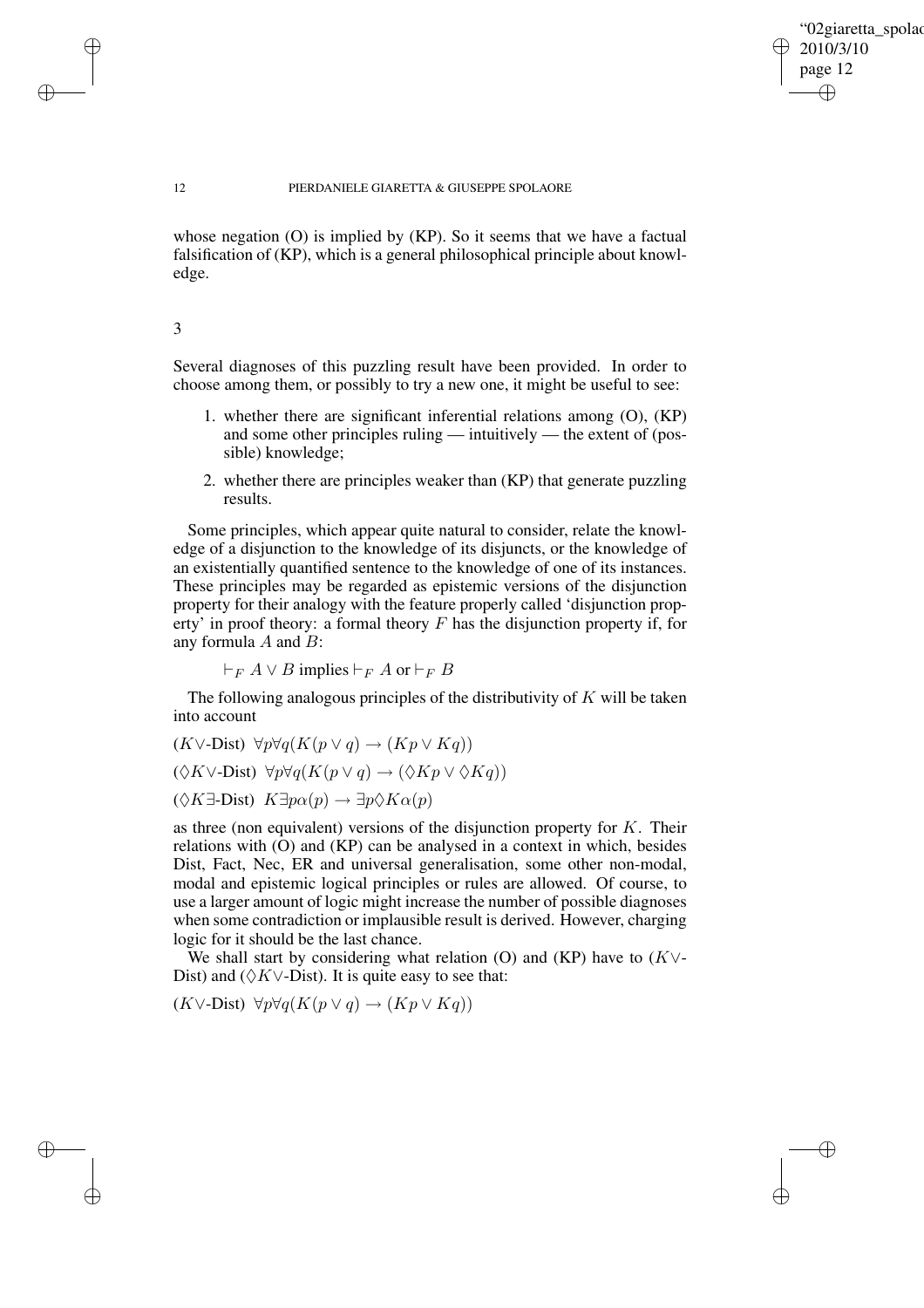✐

and

✐

✐

✐

✐

(Known Ex Middle)  $\forall p K(p \lor \neg p)$ 

are jointly equivalent to

(O)  $\forall p(p \rightarrow Kp)$ 

Derivations for "(O)  $\vdash$  (K∨-Dist)" and "(O)  $\vdash$  (Known Ex Middle)" are straightforward, but for the latter they are possible only in classical logic.

It is almost immediately proven (both classically and intuitionistically) that:

 $(K \vee$ -Dist), (Known Ex Middle)  $\vdash$  (O)

A possible derivation is the following:

| 1)p                             | assumption                             |
|---------------------------------|----------------------------------------|
| 2) $K(p \vee \neg p)$           | from (Known Ex Middle)                 |
| 3) $Kp \vee K\neg p$            | from (2) by $(K \vee$ -Dist)           |
| 4) $K\neg p \rightarrow \neg p$ | from Fact                              |
| $5) \neg K \neg p$              | from $(1)$ and $(4)$ by standard logic |
| 6) Kp                           | from $(3)$ and $(5)$ by standard logic |

Because "K" is taken to mean *it is known at some time (past, present or future) that*, obvious objections can be raised against (K∨-Dist) from a classical viewpoint. Since  $(K \vee \text{-Dist})$  is derivable from  $(O)$ , it follows that they are also objections against (O).

(K∨-Dist) might be objectionable even from an intuitionistic viewpoint. First of all let us observe that to assert  $(K \vee - Dist)$  is to say that a method is known which transforms any proof that it is at some time known that  $p \vee q$ into a proof that it is at some time known that  $p$  or that it is at some time known that  $q$ . Then consider that "it is at some time known that" is an empirical operator in the sense that a proof of "it is at some time known that s" appears to depend on empirical information concerning the proof activity displayed by an empirical subject or a community of empirical subjects and different empirical information is usually required to prove different sentences of the form "it is at some time known that  $s$ ". As a consequence, if the proof that it is at some time known that  $p \vee q$  does not directly involve a proof of one of the disjuncts, and new empirical information is needed to transform it into a proof of a specific disjunct, then it is not evident either that such new information will be available or that a method can provide it. So, because of the empirical nature of  $K$ , there seem to be reasons to refrain from asserting the intuitionistic validity of  $(K \vee - Dist)$  and since  $(K \vee - Dist)$ is intuitionistically derivable from (O), (O) turns out to be not assertable.

Let us formally remark that if the principle  $\forall p(p \rightarrow \Diamond p)$  is added to the original framework, then (KP) derives from (O) in a straightforward way.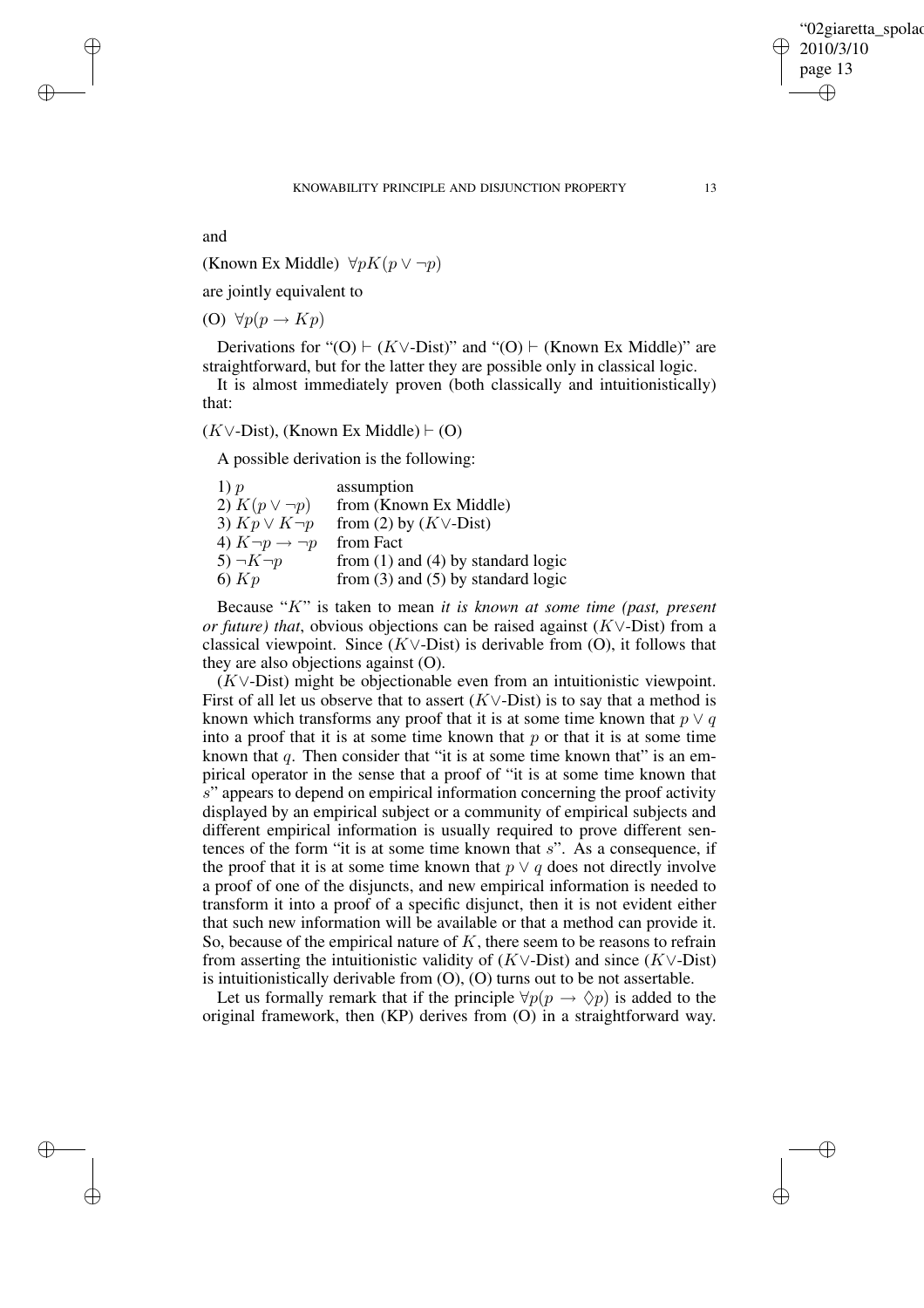✐

### 14 PIERDANIELE GIARETTA & GIUSEPPE SPOLAORE

So, by virtue of Fitch's derivation of (O) from (KP) and the proof of the equivalence between (O) and the conjunction of  $(K \vee -$ Dist) and (Known Ex Middle), (KP) too — when  $\forall p(p \rightarrow \Diamond p)$  is assumed — turns out to be classically equivalent to the conjunction of  $(K \vee -$ Dist) and (Known Ex Middle).

It is, however, more interesting to wonder whether

 $(\Diamond K \vee \text{-Dist}) \ \forall p \forall q (K(p \vee q) \rightarrow (\Diamond Kp \vee \Diamond Kq))$ 

and

(Known Ex Middle)  $\forall p K(p \lor \neg p)$ 

are jointly equivalent to

 $(KP) \forall p(p \rightarrow \Diamond Kp)$ 

Clearly

1a) (KP)  $\vdash (\Diamond K \vee \text{-Dist})$ 

1b)  $(KP) \vdash (Known Ex Middle)$ 

using classical reasoning for (1b). On the other hand, it is also clear that

2) ( $\Diamond$ K∨-Dist), (Known Ex Middle)  $\nvdash$  (KP)

Informally, let us suppose there is a world w where  $(\Diamond K \lor \text{Dist})$  and (Known Ex Middle) hold, a certain proposition  $p$  is true in  $w$ ,  $p$  is never known in any world accessible from w, in w', accessible from w, p is false and it is known that  $\neg p$ . Then  $\Diamond Kp$  is false in w.

$$
\begin{array}{ccc}\nw & \longrightarrow & w' \\
\circlearrowleft & & \neg p, \neg Kp, K \neg p\n\end{array}
$$

Let us notice that this counterexample depends on the existence of contingent propositions. If we restrict  $(KP)$  to the propositions p such that  $\Box p \lor \Box \neg p$ , we get that  $\forall p((\Box p \lor \Box \neg p) \rightarrow (p \rightarrow \Diamond \overline{K}p))$ , which is equivalent to

 $(KP^*) \ \forall p(\Box p \rightarrow \Diamond Kp).$ 

It can be shown that:

3) ( $\Diamond$ K∨-Dist), (Known Ex Middle)  $\vdash$  (KP<sup>\*</sup>)

For:

✐

✐

✐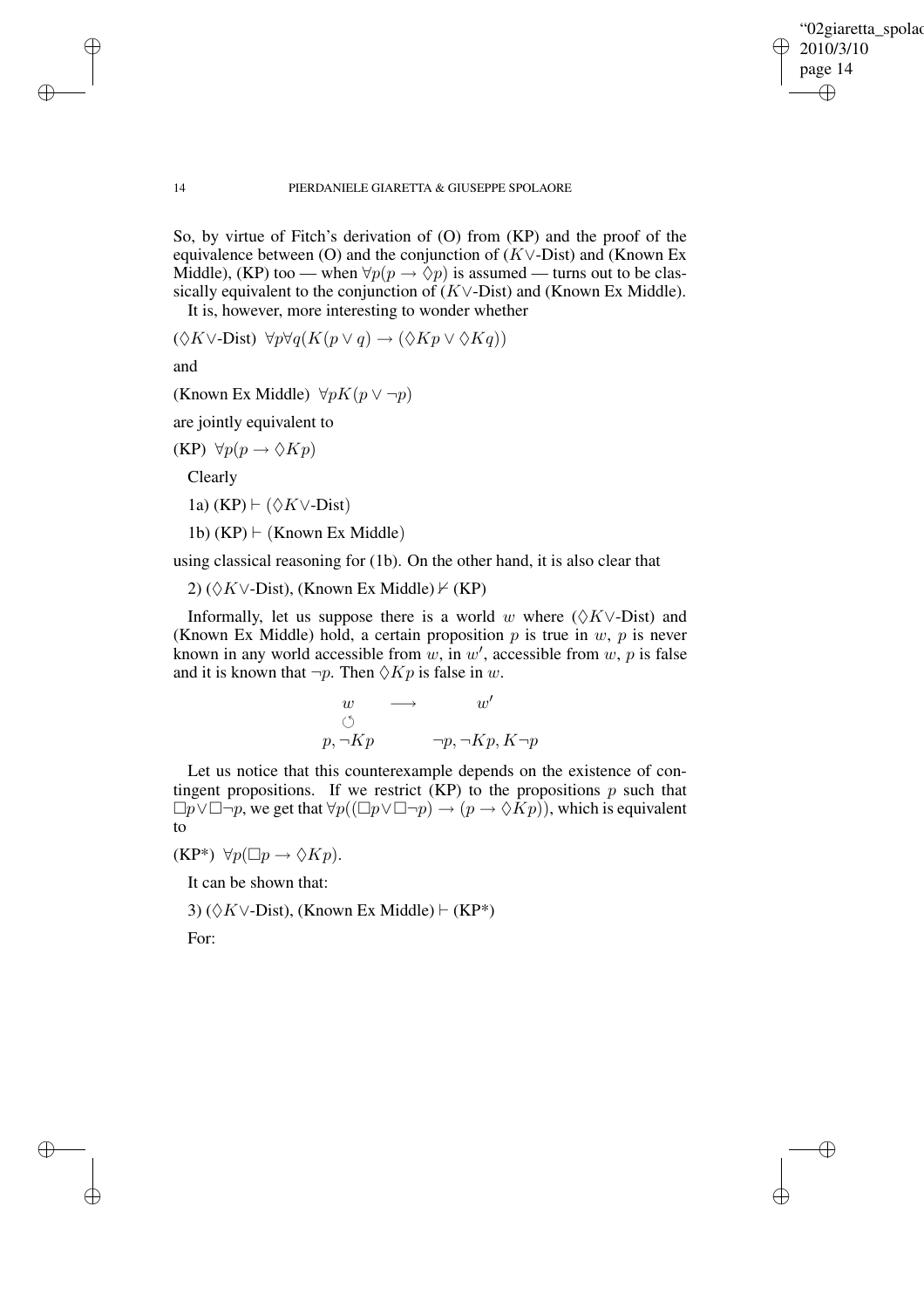# "02giaretta spolao 2010/3/10 page 15 ✐ ✐

✐

✐

### KNOWABILITY PRINCIPLE AND DISJUNCTION PROPERTY 15

| 1) $\Box p$                                        | assumption                             |
|----------------------------------------------------|----------------------------------------|
| 2) $K(p \vee \neg p)$                              | (Known Ex Middle)                      |
| 3) $\Diamond Kp \vee \Diamond K\neg p$             | by $(\Diamond K \vee$ -Dist)           |
| 4) $\Box(K \neg p \rightarrow \neg p)$             | by Fact and Nec                        |
| 5) $\Diamond K \neg p \rightarrow \Diamond \neg p$ | from $(4)$ by T modal logic            |
| $6) \neg \Diamond K \neg p$                        | from $(1)$ and $(5)$ by T modal logic  |
| $7)$ $\Diamond$ K <sub>p</sub>                     | from $(3)$ and $(6)$ by standard logic |

4

✐

✐

✐

✐

The following existential version of the epistemic disjunction property is easily derivable from (KP):

 $(\Diamond K\exists\text{-Dist}) \ K\exists p\alpha(p) \rightarrow \exists p\Diamond K\alpha(p)$ 

It is worth noting that the existential quantifier does not occur within the scope of a modal operator in the antecedent of  $(\Diamond K \exists P$ -Dist). So, no model similar to the ones involved in classical counterexamples to the Barcan schema (i.e. models in which some entities do not exist in some world) can be employed to argue against ( $\Diamond K \exists$ -Dist). Indeed, by itself, ( $\Diamond K \exists$ -Dist) does not require propositions to exist *in* every world (at least not in the sense in which something physical is said to exist in a world if it is an entity of the world). However, we are assuming that any proposition can be evaluated relative to every world.

Reasonably, (KP) does not follow from any number of instances of  $(\Diamond K\exists \cdot)$ Dist), since ( $\Diamond K \exists$ -Dist) seems to provide no means to move from a proposition's truth, whatever it is, to the knowledge of its truth. In any case,  $(\Diamond K\exists \cdot)$ Dist) has some puzzling consequences, because it is equivalent to:

 $\forall p \neg \Diamond K\alpha(p) \rightarrow \neg K \exists p \alpha(p)$ 

An instance of this schema is:

 $\forall p \neg \Diamond K(p \land \neg Kp) \rightarrow \neg K\exists p(p \land \neg Kp)$ 

The antecedent is just (Fitch). So:

(¬K unknown) ¬K∃p(p ∧ ¬Kp)

i.e., it is never known that there is a true proposition that is unknown. This might already be puzzling for some people who think that science provides reasons to be sure that there are truths never known at any time, such as, for example, the proposition stating the number of planets in a very far galaxy.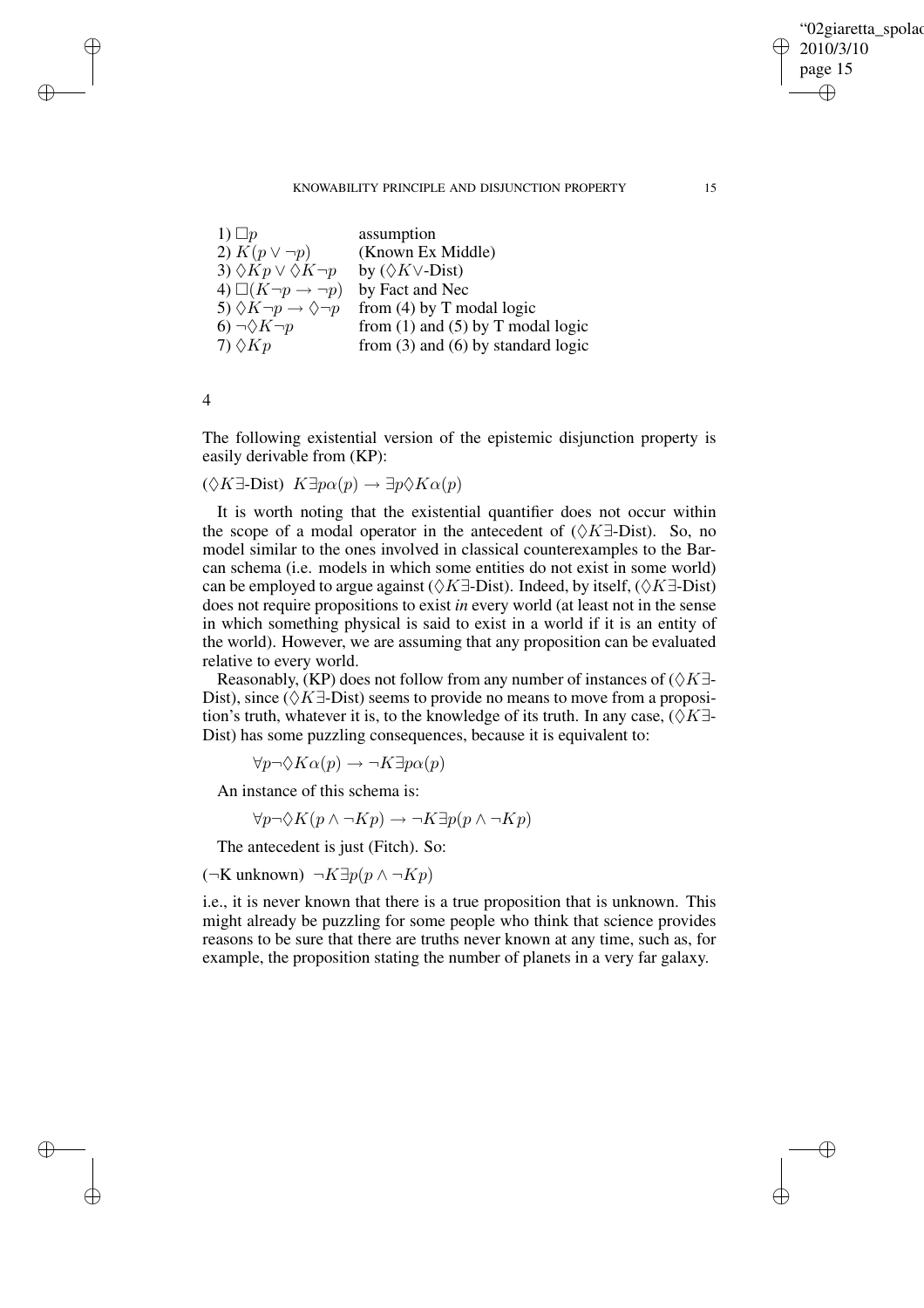✐

#### 16 PIERDANIELE GIARETTA & GIUSEPPE SPOLAORE

However, a supporter of an epistemic notion of truth, or an optimist classical epistemologist, could try to argue against such reasons and for the correctness of  $(\neg K \text{ unknown})$ . We need not take into account the kind of arguments he could provide. Let us just wonder whether he can assume as conjecture that  $\exists p(p \land \neg Kp)$  is false; that is, from a classical viewpoint:

(O)  $\forall p(p \rightarrow Kp)$ 

Such an assumption would commit him to

 $K\forall p(p \rightarrow Kp)$ 

because an instance of (O) is

 $\forall p(p \rightarrow Kp) \rightarrow K\forall p(p \rightarrow Kp)$ 

However, it is very hard to see how it might be possible that there is a time when we know that all truths, including those not already taken into account, will be known, if they are not known already. Motivations for doubting that such possibility is open might be so strong to lead us to conclude that  $\exists p(p \wedge \neg Kp)$  is true.

May these considerations indicate that we avail of a proof of  $\exists p(p \land \neg Kp)$ ? If so, we can assert  $K\exists p(p \land \neg Kp)$  against ( $\neg K$  unknown).

The consequence of ( $\Diamond K \exists$ -Dist):

(¬K unknown) ¬K∃p(p ∧ ¬Kp)

is problematic even when the intuitionistic point of view is adopted. Its proper intuitionistic meaning is the following: it cannot be proved, at any time, that a proposition is true, i.e. provable, and such that it is absurd that it is at some time proved. That is intuitionistically plausible. However, intuitionistic negation appears too strong when applied to an empirical operator or predicate, since it cannot be used to say that the operator or the predicate does not apply without implying that its application is absurd in a way that cannot be affected by any future empirical information.

Given the strong meaning of intuitionistic negation, if  $\neg K \exists p (p \land \neg Kp)$  is intuitionistically justified, then also  $K\neg \exists p(p \land \neg Kp)$  seems to be justified. The reason is that, from an intuitionistic viewpoint, to rightly assert that it is absurd that a certain proposition  $q$  is proved at some time we should possess a proof that it is impossible that  $q$ . Let us remark that having a proof that

It is absurd that  $[q]$  is true, i.e. provable, and it is absurd that it is at some time proved that  $q$ ]

does not amount to having a proof that

It is absurd that  $[q]$  is true, i.e. provable, and, as mere matter of fact, it is at no time proved that  $q$ ]

✐

✐

✐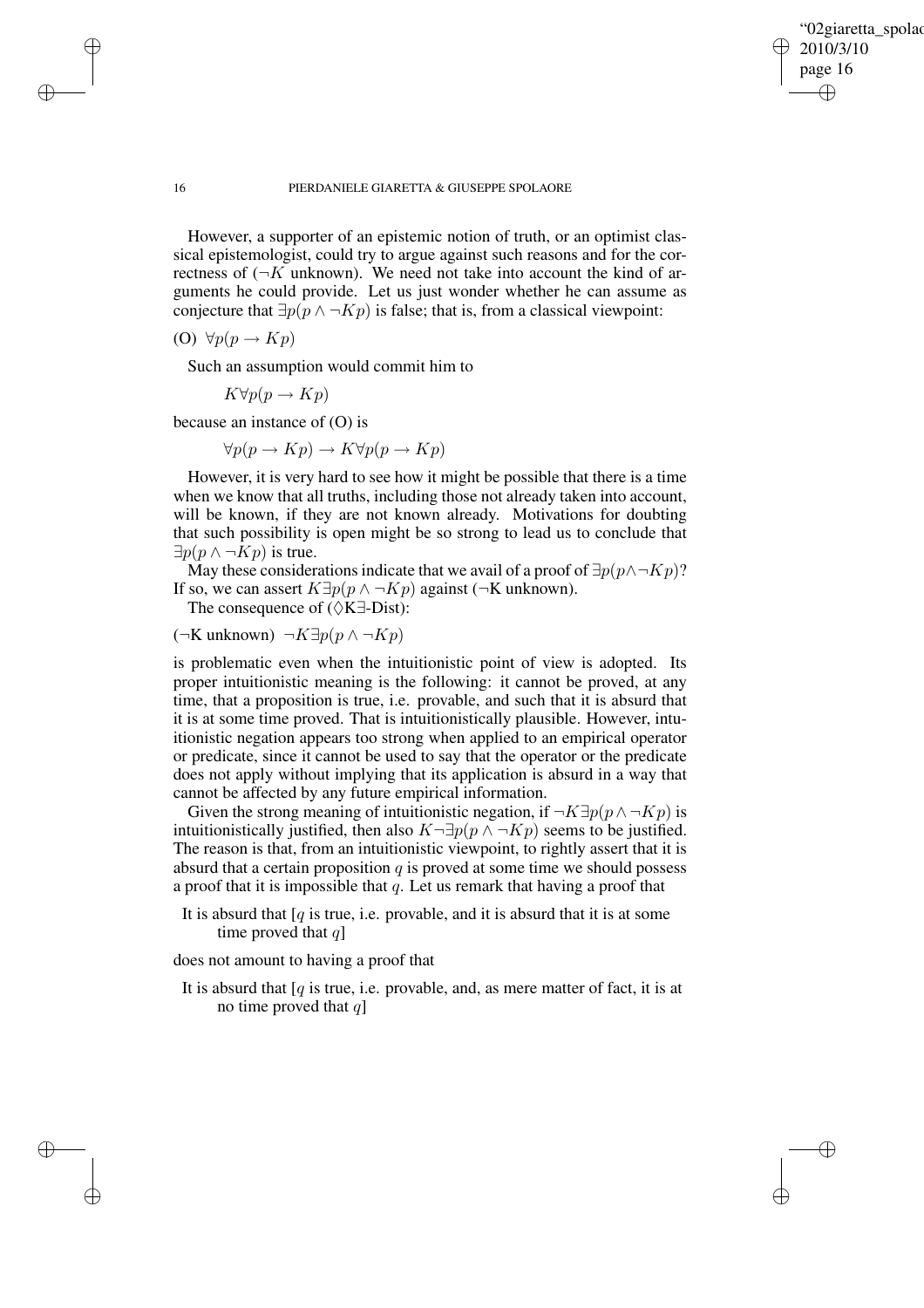The latter statement denies that provability of  $q$  and no actual knowledge of  $q$  at any time are compatible, but this possibility is admitted from the point of view according to which intuitionistic proofs can be potentially available but not necessarily known at some time.

So, on the one hand, it appears to be impossible to assert, in an intuitionistic framework, that a proposition is always unknown as a mere matter of fact. On the other hand, the existence of such a heavy expressive limitation might be contested, since it is not fully clear what is expressed by sentences involving empirical notions from an intuitionistic viewpoint. Thus, for the sake of the argument, let us suppose that  $\exists p(p \land \neg Kp)$  can be understood as stating the existence of a provable proposition never in fact proved. If we assume that it should be always open if some provable propositions not yet acknowledged are never proved, we might assert

(¬K no unknown) ¬ $K\neg \exists p(p \land \neg Kp)$ 

However,

✐

✐

✐

✐

$$
(\text{weak O}) \neg \exists p (p \land \neg Kp)
$$

is intuitionistically equivalent to

 $\forall p(\neg Kp \rightarrow \neg p)$ 

which, together with  $(\neg K \text{ unknown})$  and  $(\neg K \text{ no unknown})$  implies a contradiction (Percival (1990)). Thus

(¬weak O) ¬¬∃p(p ∧ ¬Kp)

would be assertable as a consequence of  $(\neg K \text{ unknown})$  and  $(\neg K \text{ no un-}$ known).

Then, since (weak O) is an intuitionistically valid consequence of (KP), we can conclude that, as far as  $(\neg \text{weak } O)$  is justified, the denial of  $(KP)$  is also justified. But it seems that the denial of (KP) cannot be asserted from any intuitionistic point of view. Even if proofs are conceived as constructions potentially accessible, it cannot be taken as false that they can be actually recognised.

In the end, can we say that we have an argument leading to the intuitionistically unacceptable denial of (KP), independent of the implausibility of the classical consequence (O) of (KP)? Indeed, there are at least three possible conclusions. The argument might be taken as a refutation of the assumption that  $\exists p(p \land \neg Kp)$  can be understood as stating the existence of a provable proposition never in fact proved, or, more radically, as a refutation of the possibility of embedding the intuitionistic notions of truth and knowledge in Fitch's framework (see Cozzo (1994), Martino and Usberti (1994)), or even as a refutation of the conception of proofs as constructions which can be only potentially accessible. In what follows we shall propose a more general and '02giaretta spolao

2010/3/10 page 17

✐

✐

✐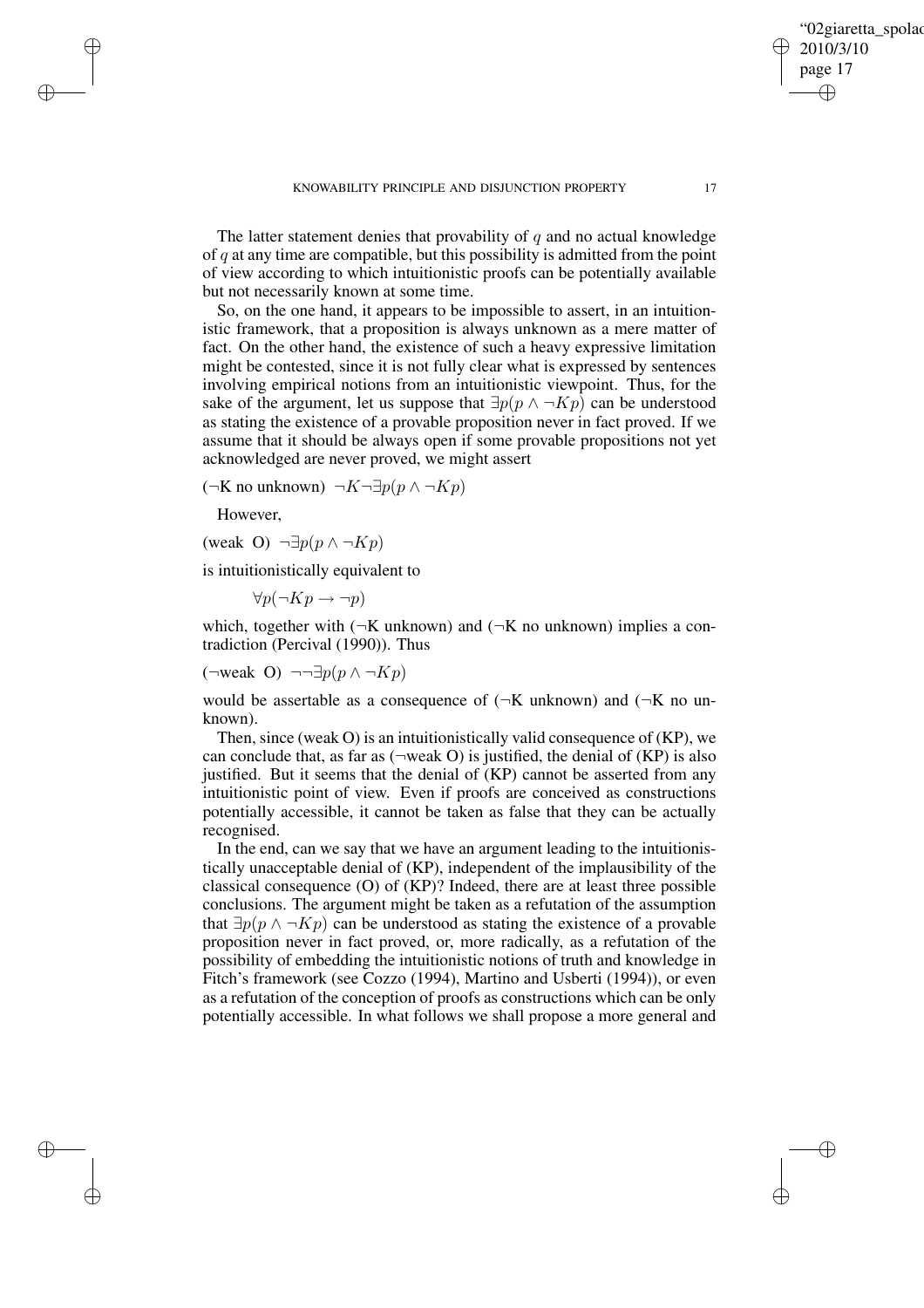✐

#### 18 PIERDANIELE GIARETTA & GIUSEPPE SPOLAORE

basic analysis, which, however, is not incompatible with any of the possible reactions just listed.

5

✐

✐

✐

✐

Let us sum up, starting from the easiest observations:

1.  $(K\vee\text{-Dist}) \ \forall pK(p\vee q) \rightarrow \forall p(Kp\vee Kq)$ (Known Ex Middle)  $\forall p K(p \lor \neg p)$ are jointly equivalent to (O)  $\forall p(p \rightarrow Kp)$ 2.  $(KP) \ \forall p(p \rightarrow \Diamond Kp)$ implies  $(\Diamond K \lor \text{Dist}) \ \forall p \forall q (K(p \lor q) \rightarrow (\Diamond K p \lor \Diamond K q))$ (Known Ex Middle)  $\forall p K(p \lor \neg p)$ 3.  $(\Diamond K \vee \text{-Dist}) \ \forall p \forall q (K(p \vee q) \rightarrow (\Diamond Kp \vee \Diamond Kq))$ (Known Ex Middle)  $\forall p K(p \lor \neg p)$ imply

 $(KP^*) \ \forall p(\Box p \rightarrow \Diamond Kp).$ 

Point 3 might suggest that (KP) should be restricted to non-contingent propositions. Such a restriction does not allow (KP) to be applied to the assumption " $p \wedge \neg Kp$ ", which is contingent because  $Kp$  is contingent; so the derivation of (O) is blocked. Could this restriction be taken as a solution to the paradox? Some philosophers, such as N. Tennant (1997) and M. Dummett (2001), tried to avoid the derivation of (O) by limiting the generality of (KP), so that (KP) does not hold for propositions of the form  $p \wedge \neg Kp$ . Even if some of these proposals have an intrinsic interest, they, in the end, are more or less ad hoc restrictions (see Hand and Kvanvig (1999), Brogaard and Salerno (2002), Rosenkranz (2004), Douven (2005)) and, for this reason, should not be accepted as a solution to the paradox. Something similar can be said of other kinds of restrictions, such as those proposed by D. Edgington (1985) and others. Thus our answer to the above question is that restricting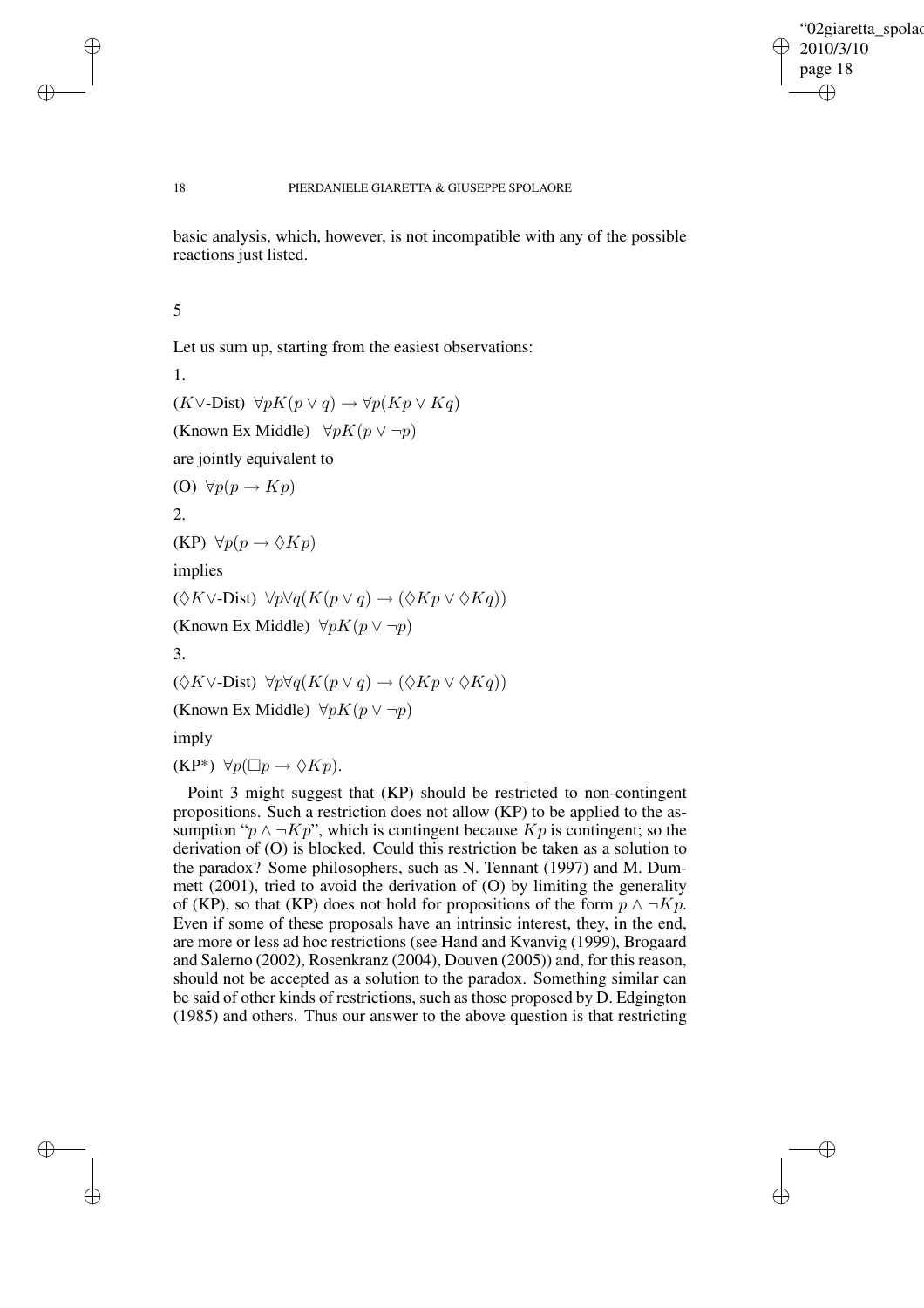the validity of (KP) to non-contingent propositions should not be taken as a satisfactory solution to the paradox.

Besides the need to avoid ad hocness, there are other, more general, reasons to look for another diagnosis. The derivation of (O) from (KP) does not exploit the empirical interpretation attributed to " $K$ ". The empirical interpretation of "K" makes (O) look paradoxical, but paradoxicality cannot depend on just such an interpretation. Neither does only (KP) have puzzling or unacceptable consequences. In fact, we showed that:

4.

✐

✐

$$
(\Diamond K \exists\text{-Dist}) \ K \exists p \alpha(p) \to \exists p \Diamond K \alpha(p)
$$

implies

 $(\neg K$  unknown)  $\neg K \exists p(p \land \neg Kp)$ 

And  $(\neg K$  unknown) is not easily acceptable too, since it seems to conflict with  $(\neg K$  no unknown), that is with the rejection of an intuitionistically weaker form of (O) (classically equivalent to (O)). Thus, interestingly enough,  $(\Diamond K\exists\text{-Dist})$ , which is apparently weaker than (KP), is enough to generate puzzling, somewhat paradoxical, results.

### 6

However, we do not think that the above arguments should be taken as refutations of anything — in particular, not as refutations of  $(\Diamond K \exists$ -Dist), and so, a fortiori, of  $(KP)$  — but just as symptoms of some very deep difficulties affecting the conceptual framework in which these elementary pieces of reasoning are produced. Surely the empirical meaning of " $K$ " has a role, but it also seems that a major role is played by some general features of the notion of knowledge represented by " $K$ ", and of the way of taking propositions and reasoning on them.

Let us first observe that when  $K$  is applied to complex propositions in passages such as those

from  $\forall p(p \rightarrow \Diamond Kp)$ to  $p \land \neg Kp \rightarrow \Diamond K(p \land \neg Kp)$ 

or

✐

✐

from  $\forall p(p \rightarrow Kp)$ to  $\forall p(p \rightarrow Kp) \rightarrow K\forall p(p \rightarrow Kp)$ 

"02giaretta spolao

2010/3/10 page 19

✐

✐

✐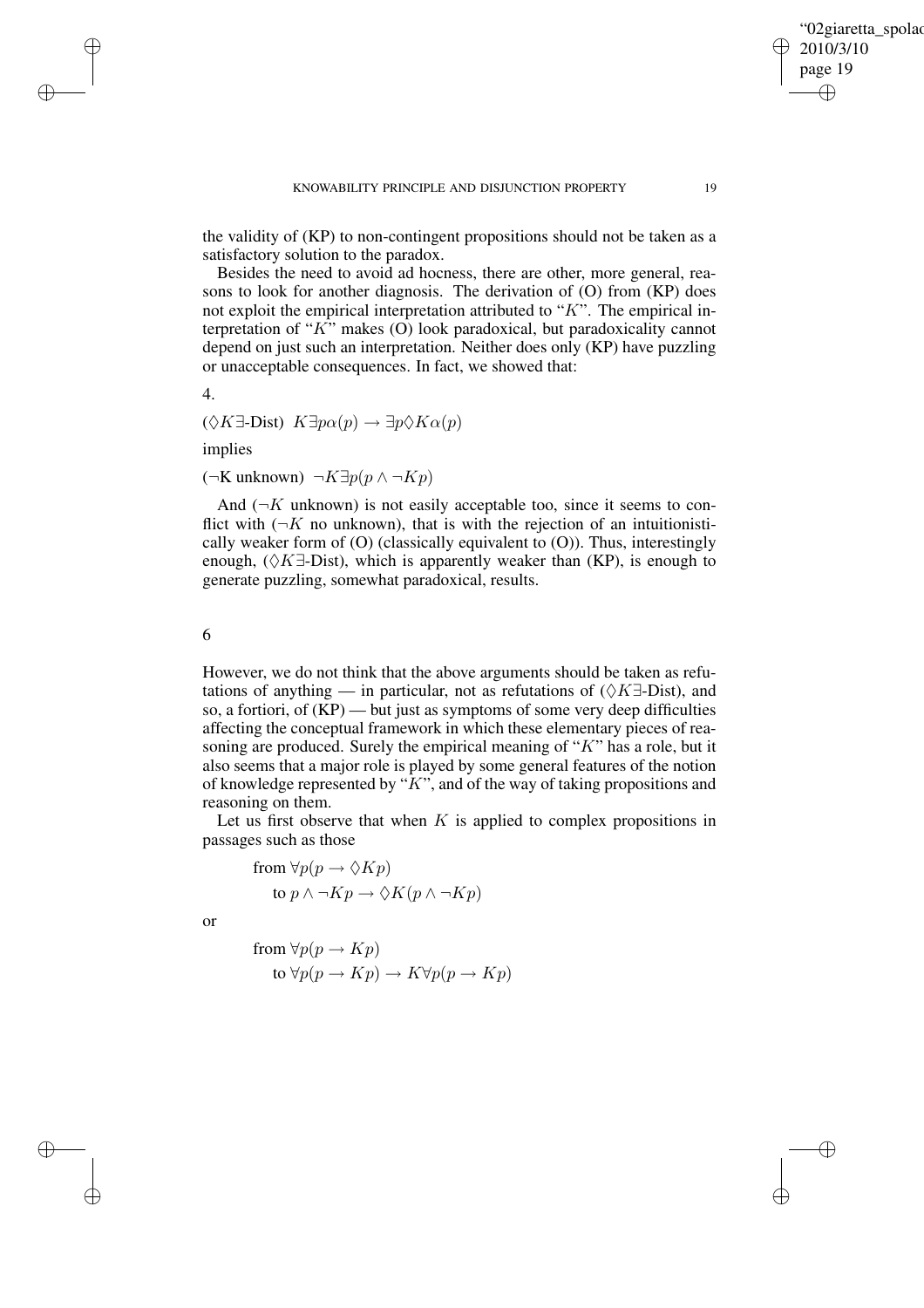✐

### 20 PIERDANIELE GIARETTA & GIUSEPPE SPOLAORE

an implicit use is made of an impredicative comprehension principle for propositions, since  $p \wedge \neg Kp$ , for any given value of the variable p, and  $\forall p(p \rightarrow Kp)$  can be taken as instances of the variable p only if such formulas are assumed to express values of  $p$ , i.e. propositions. Moreover, if we adopt the point of view of *Principia Mathematica*, "K" stands for a propositional function whose range of significance turns out to involve propositions expressed by formulas where " $K$ " occurs. It appears that some entities belonging to the range of significance of  $K$  presuppose  $K$ , so that the principle of vicious circle is violated. Such a violation is quite explicitly described by Russell and Whitehead:

a function is not a well-defined function unless all its values are already well-defined. It follows from this that no function can have among its values anything which presupposes the function, for if it had, we could not regard the objects ambiguously denoted by the function as definite until the function was definite, while conversely [...] the function cannot be definite until its values are definite. This is a particular case, but perhaps the most fundamental case, of the vicious-circle principle. (p. 39)

The violation of the vicious circle principle is mostly clear if propositions are conceived as constituted by what the significant parts of the sentences by which they are expressed stand for. It might be objected that there is no reason to adopt such a Russellian notion of proposition in an analysis of the paradox of knowability. Indeed, the reasons brought up by Paseau (2008) and Linsky (2009) do not strictly depend on the adoption of the outlined Russellian notion of proposition. However, we need a notion of proposition which has a similar degree of intensionality, for (O) can appear paradoxical only if propositions are intensionally understood. If all true propositions were identified, then nothing paradoxical would affect the claim that all true propositions are known since a true proposition is known (apart from sceptical objections). Neither necessarily equivalent propositions can be identified if their knowledge is taken into account in a non idealised way, for the truthvalue of a knowledge attribution  $Kp$  (as usually understood) strongly depends on the propositional structure of  $p$  and the identity of  $p$ 's constituents. This implies that we need a highly intensional notion of proposition which should look very similar to the Russellian one as concerns the degree of fine-grainedness.

It should be clear that if a Russellian notion of proposition, or a similar one, is adopted, both the involvement of the notion of knowledge and the involvement of quantification on all propositions in the proposition whose knowledge is attributed allow the generation of possible vicious circles, and

✐

✐

✐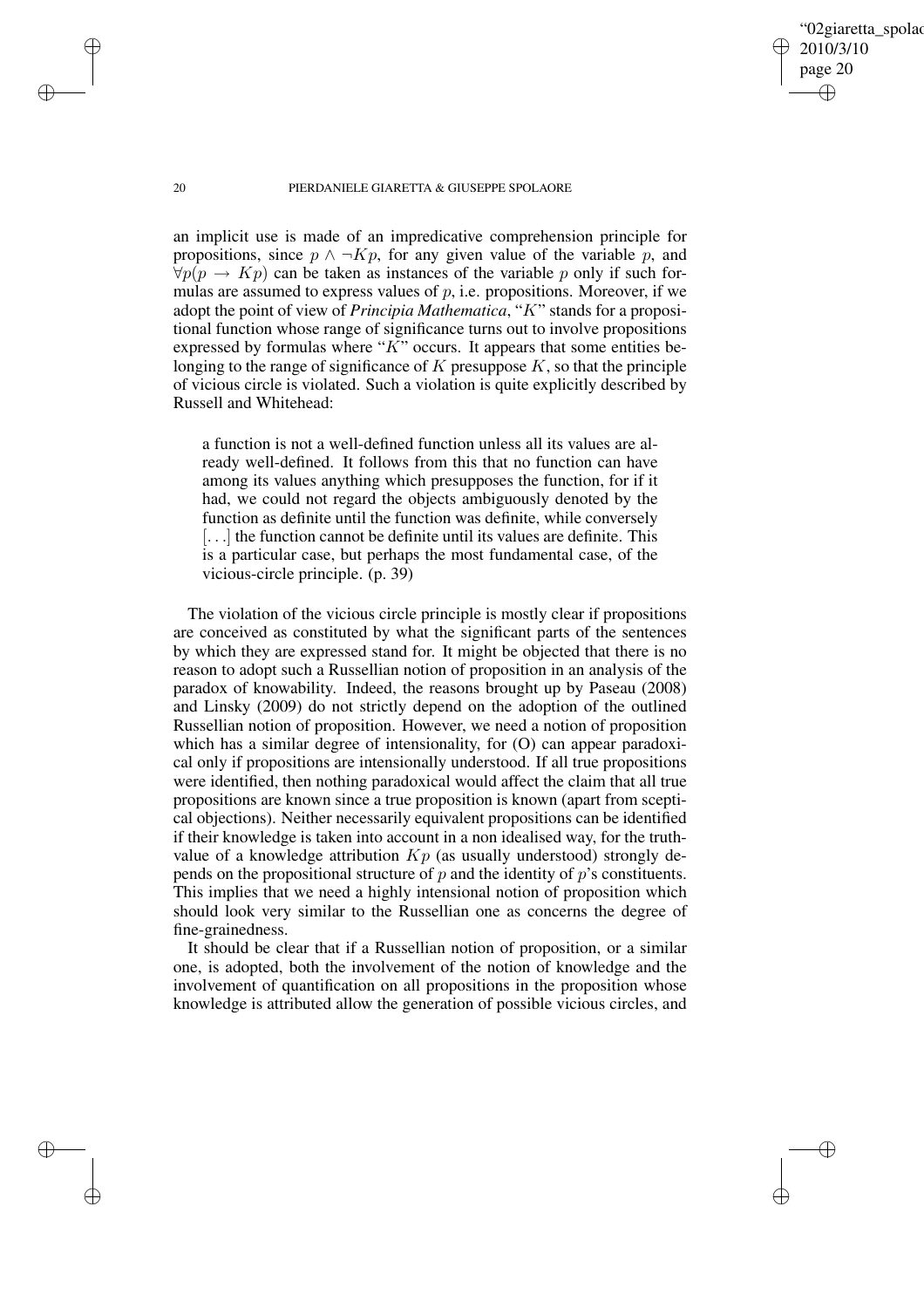✐

✐

✐

it does not seem relevant that knowledge, understood as the real cognitive activity, is represented by means of an operator or by a predicate.

These considerations appear to be enough to motivate an account for the paradoxicality of the obtained outcomes in accordance with a suggestion by Alonzo Church. In his referee's report, referring to the former title of Fitch's paper "A definition of value", Church says:

Of course the foregoing refutation of Fitch's definition of value is strongly suggestive of the paradox of the liar and other epistemological paradoxes.

and goes on to hint at the possibility of applying "the standard devices for avoiding the epistemological paradoxes".

Church's suggestion was followed by Linsky (2009), who provided a uniform account of various paradoxical arguments (Fitch, Hintikka, Fitch-B, Preface) by using the idea of logical types of propositions. A Russellian analysis of the paradox of knowability is further developed in Giaretta (2009). The idea of logical types of propositions can be found in Russell (1908) and Whitehead and Russell (1910), is formulated in a precise technical version in Church (1976), is applied in an intensional context in Church (1984), and this application is discussed in Anderson (1989).

A Russellian distinction of logical types of propositions requires the introduction of different knowledge predicates (or operators) for propositions of different levels of complexity, so that the proper knowledge predicate to be applied to a proposition expressed by a sentence involving a knowledge predicate of level  $n$  or quantification over all propositions of level  $n$  should have at least level  $n + 1$ .

In particular, Linsky's introduction of type distinctions in the proof of (Fitch) leads to:

1)  $K^{(2)}(p^1 \wedge \neg K^{(1)}p^1)$  assumption

2)  $K^{(2)}p^1 \wedge K^{(2)} \neg K^{(1)}p^1$  from (1) by the suitable typed instance of Dist 3)  $K^{(2)}p^1 \wedge \neg K^{(1)}p^1$  from (2) by the suitable typed instance of Fact 4)  $\neg K^{(2)}(p^1 \wedge \neg K^{(1)}p^1)$  ?

where it turns out that step 3 does not involve any formal contradiction, since  $K^{(2)}p^1$  does not imply  $K^{(1)}p^1$ , and so  $\neg K^{(1)}p^1$  does not imply  $\neg K^{(2)}p^1$  either. So step (4) cannot be deduced by reductio. Moreover, other passages from the above arguments are not legitimate anymore, when types are introduced:

'02giaretta spolao

2010/3/10 page 21

✐

✐

✐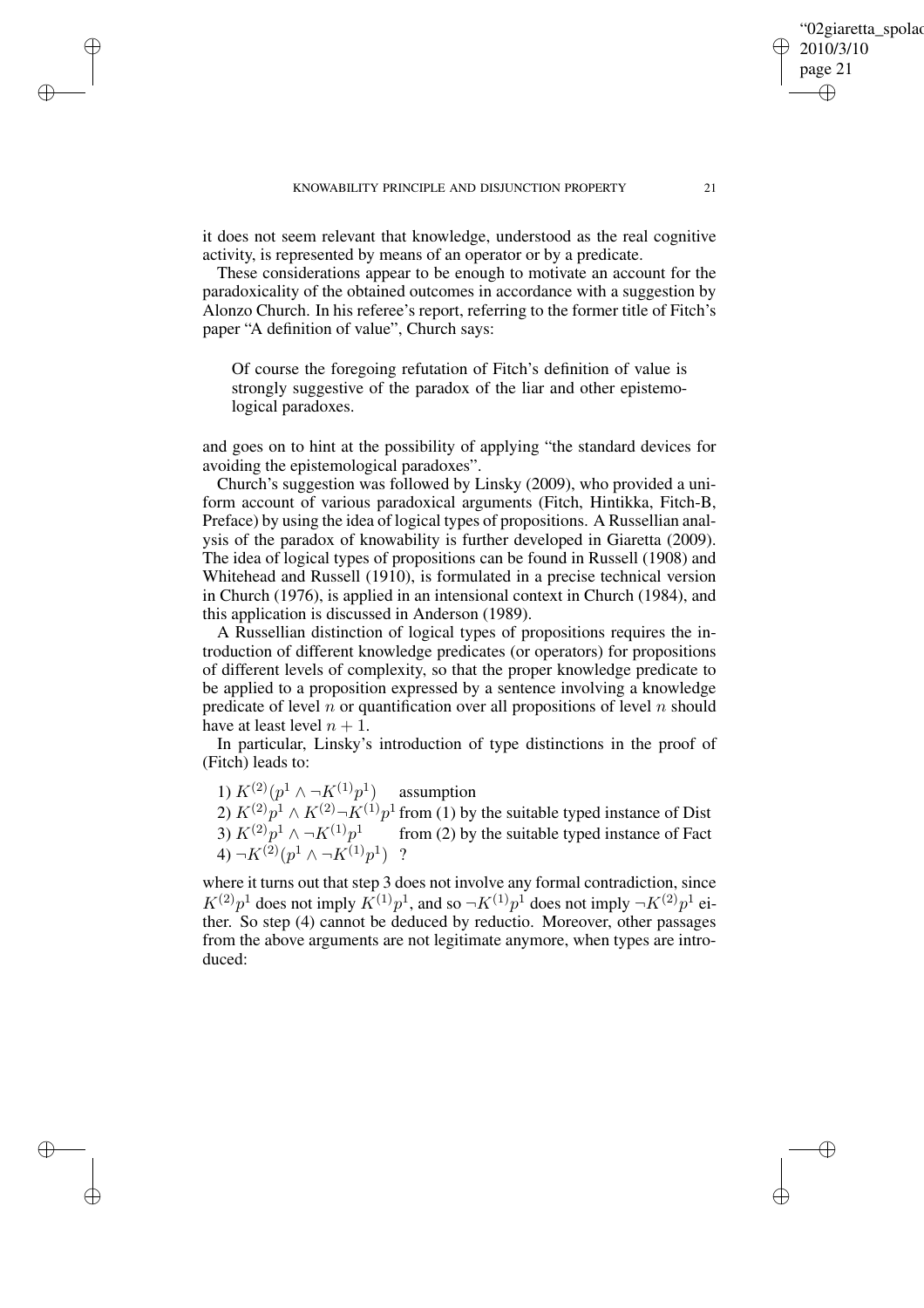✐

### 22 PIERDANIELE GIARETTA & GIUSEPPE SPOLAORE

from 
$$
\forall p^1(p^1 \rightarrow \Diamond K^{(1)}p^1)
$$
  
\nto  $p^1 \land \neg K^{(1)}p^1 \rightarrow \Diamond K^{(1)}(p^1 \land \neg K^{(1)}p^1)$   
\nfrom  $\forall p^1(p^1 \rightarrow K^{(1)}p^1)$   
\nto  $\forall p^1(p^1 \rightarrow K^{(1)}p^1) \rightarrow K^{(1)}\forall p^1(p^1 \rightarrow K^{(1)}p^1)$ 

It is clear that a Russellian analysis and therapy can be applied also to the puzzling consequences of ( $\Diamond K \exists$ -Dist). The analysis appears to be motivated independently of (KP)'s acceptability. Moreover the therapy has a principled motivation: the effect of blocking the paradox is the consequence of a conceptual wide scope analysis based on the principle of vicious circle, which has also other applications. From this point of view such approach provides a solution quite different from Dummett's restriction of (KP) to basic, non logically complex, statements and also from Tennant's restriction of (KP) to Cartesian statements, i.e. to statements whose knowledge (at some time) is not provably inconsistent. We do no claim that these different solutions are not motivated, but only that it is less clear that they are motivated in principled way.

If we are right, then the paradox of knowability on the one hand and, on the other, the classical antinomies (liar paradox, Russell paradox, and so on) are but examples of the same kind of difficulty. Alternatives to the broadly Russellian analysis and therapy we sketched above should not give up this insight.

> University of Padova Dipartimento di Filosofia Piazza Capitaniato 3 35139, Padova (Italy) E-mail: pierdaniele.giaretta@unipd.it

# **REFERENCES**

Anderson, C. (1989). Russellian intensional logic. In J. Almog and J. Perry (Eds.), *Themes from Kaplan*, 67–107. Oxford University Press.

Brogaard, B. and J. Salerno (2002). Clues to the paradoxes of knowability: Reply to Dummett and Tennant. *Analysis* 62, 143–150.

Church, A. (1976). Comparison of Russell's resolution of semantical antinomies with that of Tarsky. *The Journal of Symbolic Logic* 41, 747–760.

Church, A. (1984). Russell's theory of identity of propositions. *Philosophia Naturalis* 21, 513–522.

Cozzo, C. (1994). What can we learn from the paradox of knowability? *Topoi* 13, 71–78.

✐

✐

✐